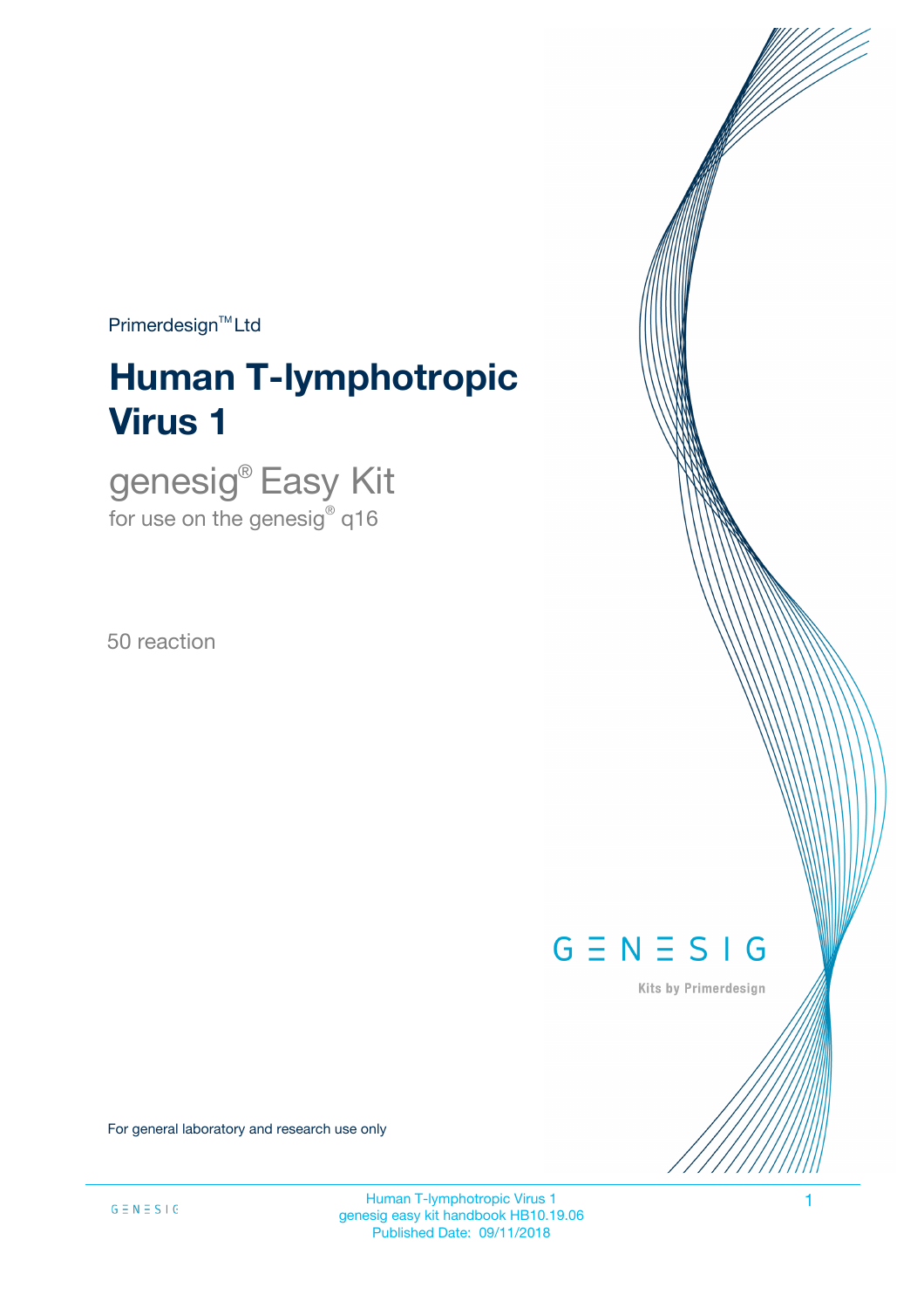## genesig® Easy: at a glance guide

#### **For each RNA test**

| Component                | <b>Volume</b>  | Lab-in-a-box pipette |  |
|--------------------------|----------------|----------------------|--|
| HTLV-1 primer/probe mix  | 5 <sub>µ</sub> |                      |  |
| Your RNA sample          | 5 <sub>µ</sub> |                      |  |
| oasig OneStep Master Mix | 10 µl          |                      |  |

#### **For each positive control**

| Component                 | Volume         | Lab-in-a-box pipette |  |
|---------------------------|----------------|----------------------|--|
| HTLV-1 primer/probe mix   | 5 <sub>µ</sub> |                      |  |
| Positive control template | 5 <sub>µ</sub> |                      |  |
| oasig OneStep Master Mix  | 10 µl          |                      |  |

#### **For each negative control**

| Component                | Volume         | Lab-in-a-box pipette |    |
|--------------------------|----------------|----------------------|----|
| HTLV-1 primer/probe mix  | 5 <sub>µ</sub> |                      |    |
| <b>Water</b>             | 5 <sub>µ</sub> |                      | ÷. |
| oasig OneStep Master Mix | 10 µl          |                      |    |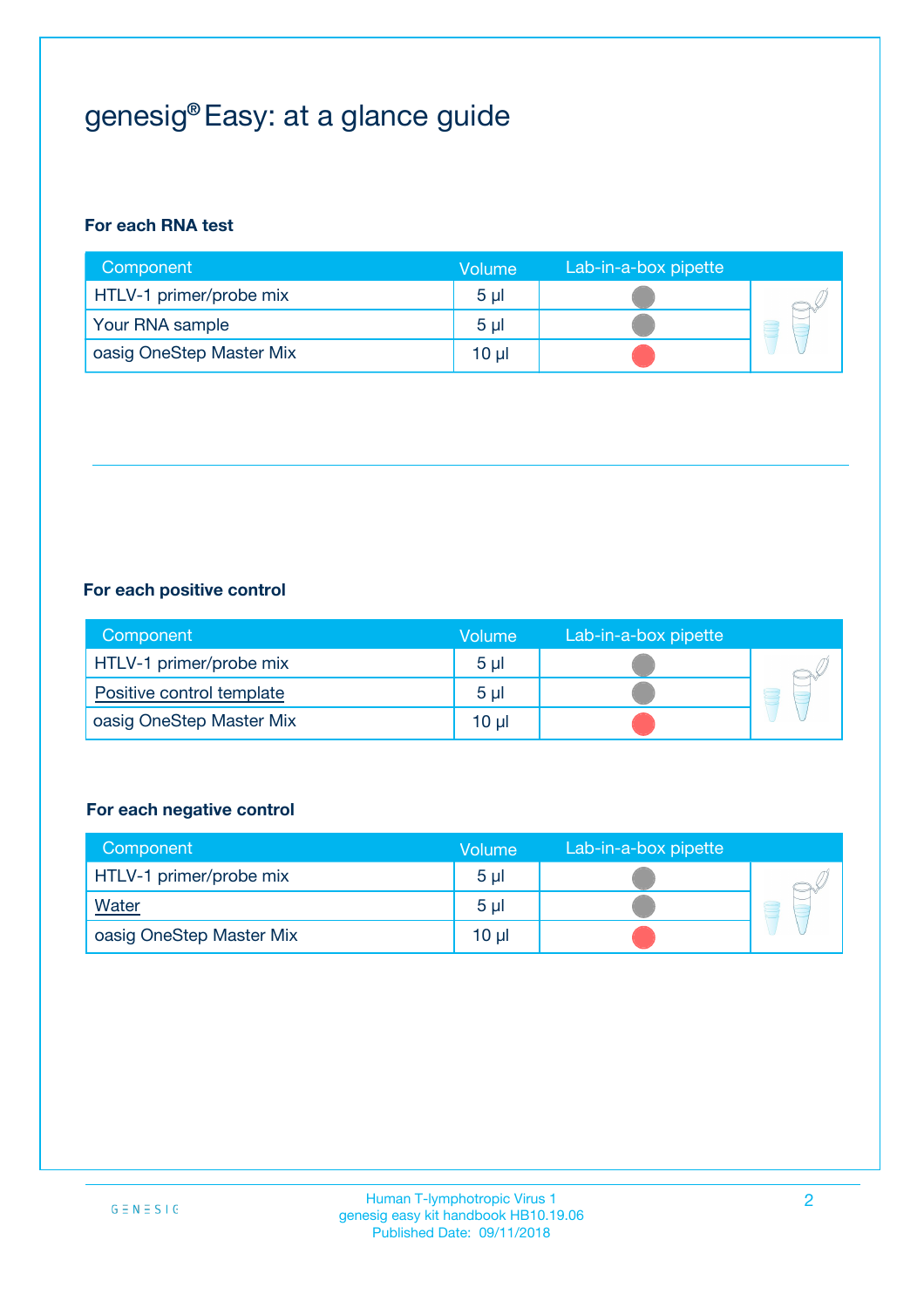### Kit Contents



## Reagents and equipment to be supplied by the user

#### **genesig® q16 instrument**

#### **genesig® Easy Extraction Kit**

This kit is designed to work well with all processes that yield high quality RNA and DNA but the genesig Easy extraction method is recommended for ease of use.

#### **genesig® Lab-In-A-Box**

The genesig Lab-In-A-Box contains all of the pipettes, tips and racks that you will need to use a genesig Easy kit. Alternatively if you already have these components and equipment these can be used instead.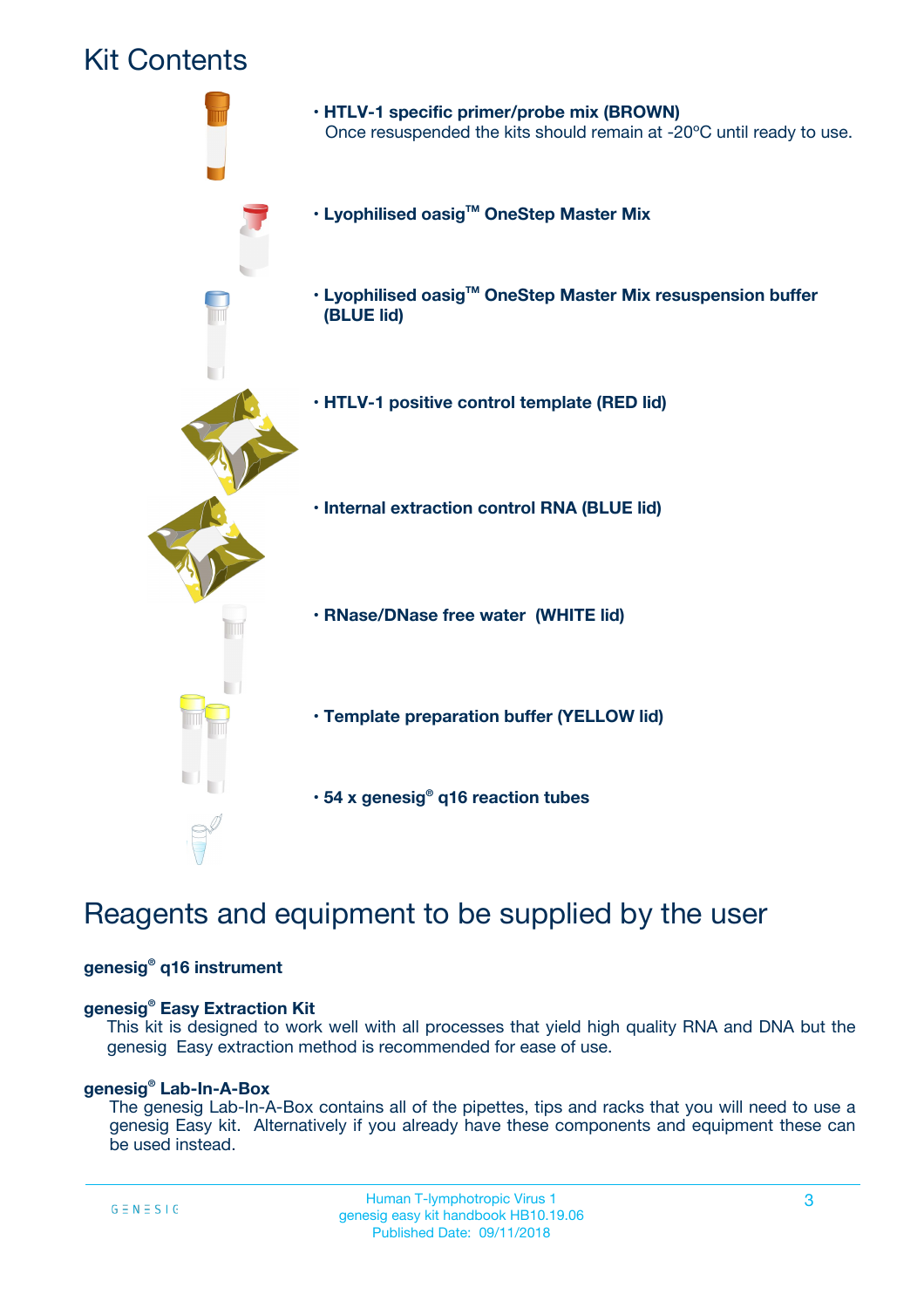## Step-by-step guide

### 1. Resuspend the test components



Use the blue pipette to transfer 500µ**l\*** of the oasig OneStep Master Mix resuspension buffer into the tube of lyophilised oasig OneStep Master Mix and mix well by gently swirling.

**\***Transfering 525µl of the oasig OneStep Master Mix resuspension buffer to your oasig OneStep Master Mix (instead of the 500µl recommended above) will enable you to take full advantage of the 50 reactions by accounting for volume losses during pipetting. In order to do so with the genesig Easy fixed volume pipettes use 1x blue, 2x red and 1x grey pipettes to make the total volume. Please be assured that this will not adversely affect the efficiency of the test.



Then use the blue pipette to transfer 500µl of water into the brown tube labelled HTLV-1 primers/probe. Cap and shake tube to mix. A thorough shake is essential to ensure that all components are resuspended. **Failure to mix well can produce poor kit performance.**

These components are now ready to use.

Store them in the freezer from hereon.

#### Top tip

- Ensure that the primer/probe mix is mixed thoroughly before each use by shaking.
- Once resuspended do not expose genesig Easy kit to temperatures above -20°C for longer than 30 minutes at a time.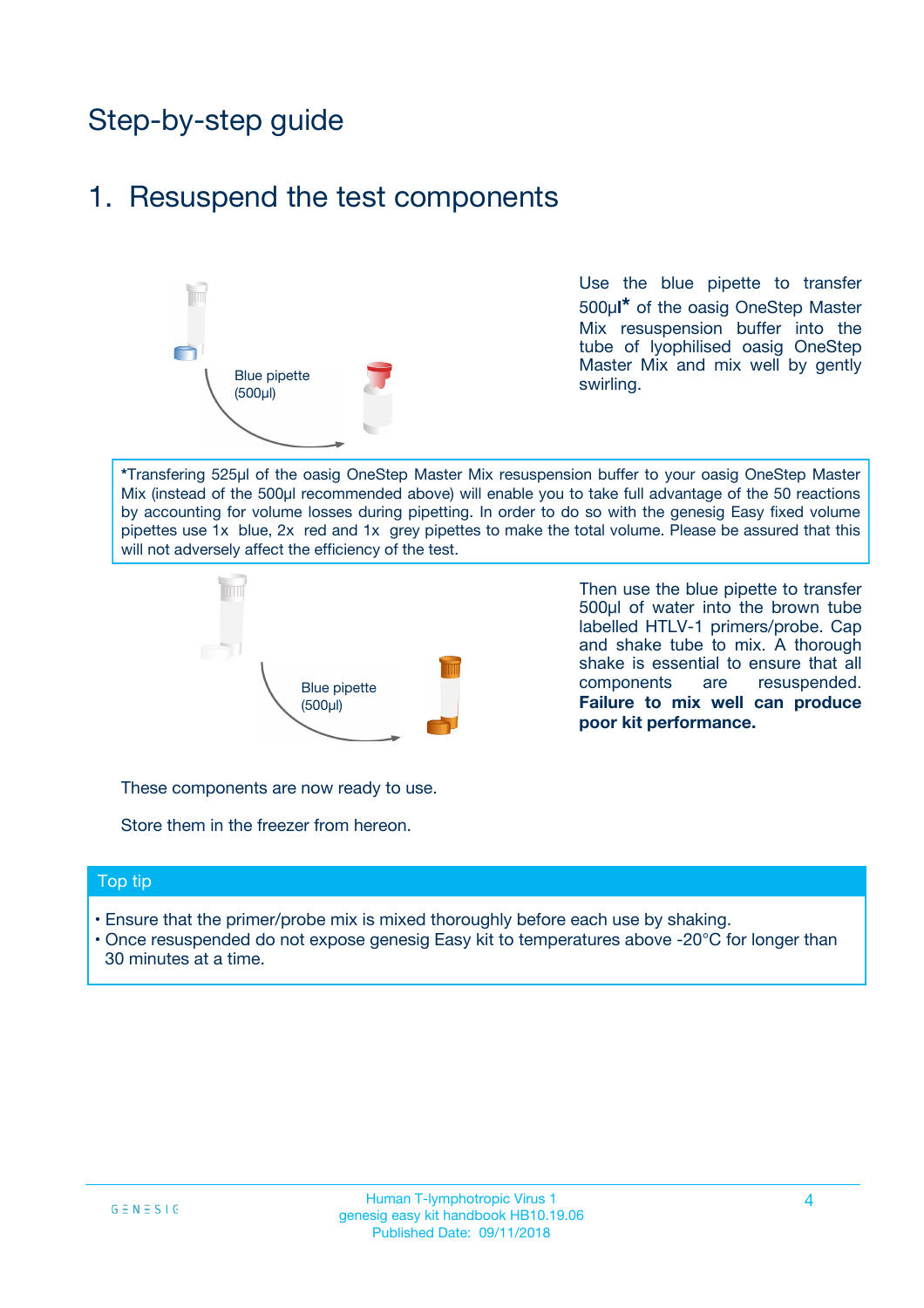## 2. Internal extraction control



Use the blue pipette to transfer 1000µl (2 x 500µl) of template preparation buffer into the Internal Extraction Control RNA tube. Cap and shake tube to mix.

Your kit contains Internal Extraction Control RNA. This is added to your biological sample at the beginning of the RNA extraction process. It is extracted along with the RNA from your target of interest. The q16 will detect the presence of this Internal Extraction Control RNA at the same time as your target. This is the ideal way to show that your RNA extraction process has been successful.

#### **If you are using an alternative extraction kit:**

Use the red pipette to transfer 10µl of Internal Extraction Control RNA to your sample **after** the lysis buffer has been added then follow the rest of the extraction protocol.

#### **If using samples that have already been extracted:**

Use the grey pipette to transfer 5µl of Internal Extraction Control RNA to your extracted sample.

### 3. Add primer/probe mix to all reaction tubes





For every reaction to be run, use the grey pipette to add 5µl of your HTLV-1 primers/probe mix to every tube.

#### Top tip

- Always pipette the primer/probe mix directly into the bottom of the tube.
- You can label the tube lids to aid your reaction setup but avoid labelling tube sides.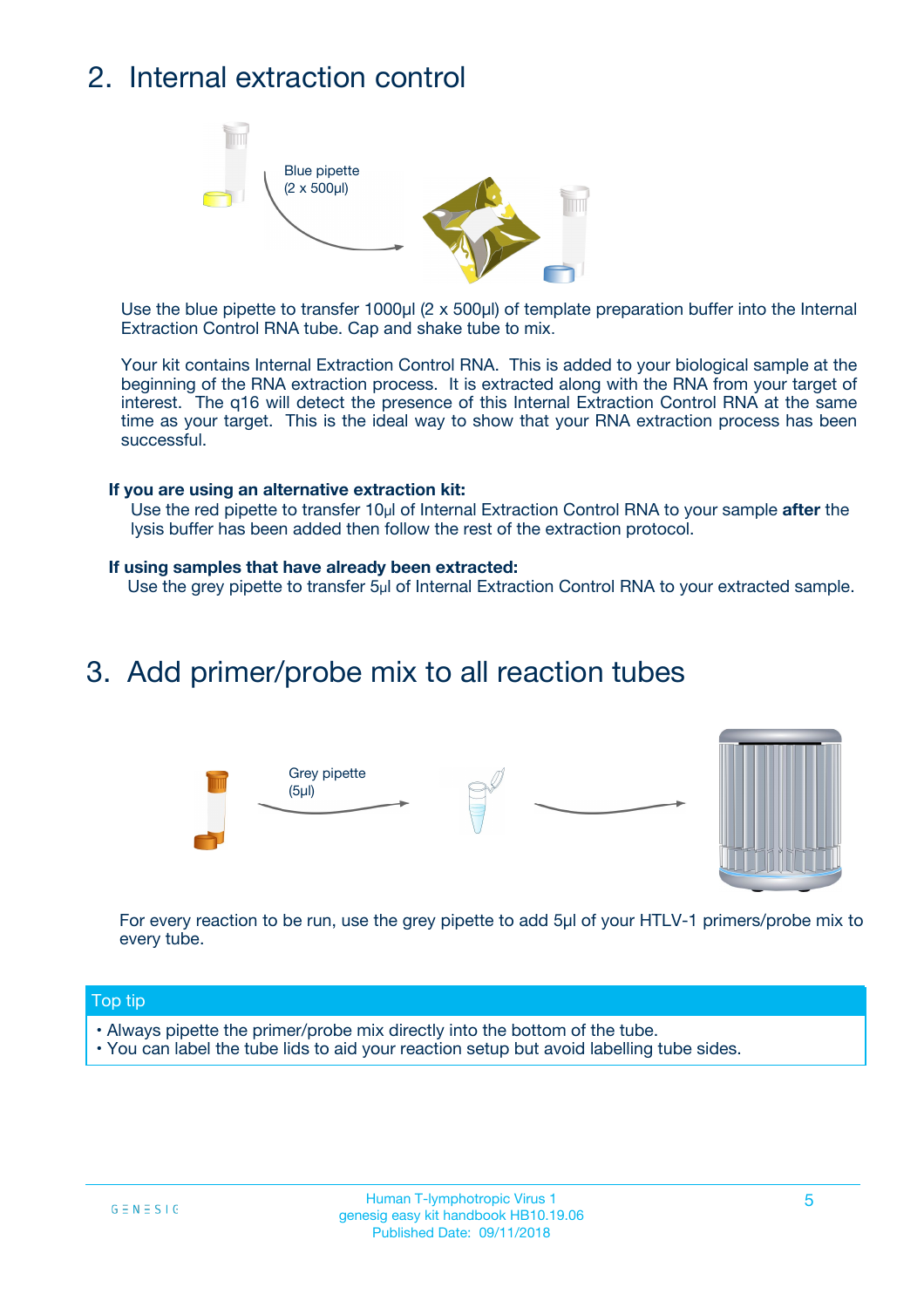## 4. Add Master Mix to all reaction tubes



For every reaction to be run, use the red pipette to add 10µl of the oasig OneStep Master Mix to the tubes containing primer/probe mix.

Move swiftly to begin your q16 run, as any delay after the oasig OneStep Master Mix has been added can effect the sensitivity of your test.

#### Top tip

**•** Always add the oasig OneStep Master Mix to the side of the tube to reduce the introduction of bubbles.

### 5. Negative control



For each test you will require a negative control. Instead of RNA water is used. This sample should typically prove negative thus proving that all of your positive samples really are positive.

To create a negative control reaction simply use the grey pipette to add 5µl of the water to the required reaction tubes. Close these tubes after adding the water.

Because some genesig kit targets are common in the environment you may occasionally see a "late" signal in the negative control. The q16 software will take this into account accordingly.

#### Top tip

**•** Always add the water to the side of the tube to reduce the introduction of bubbles.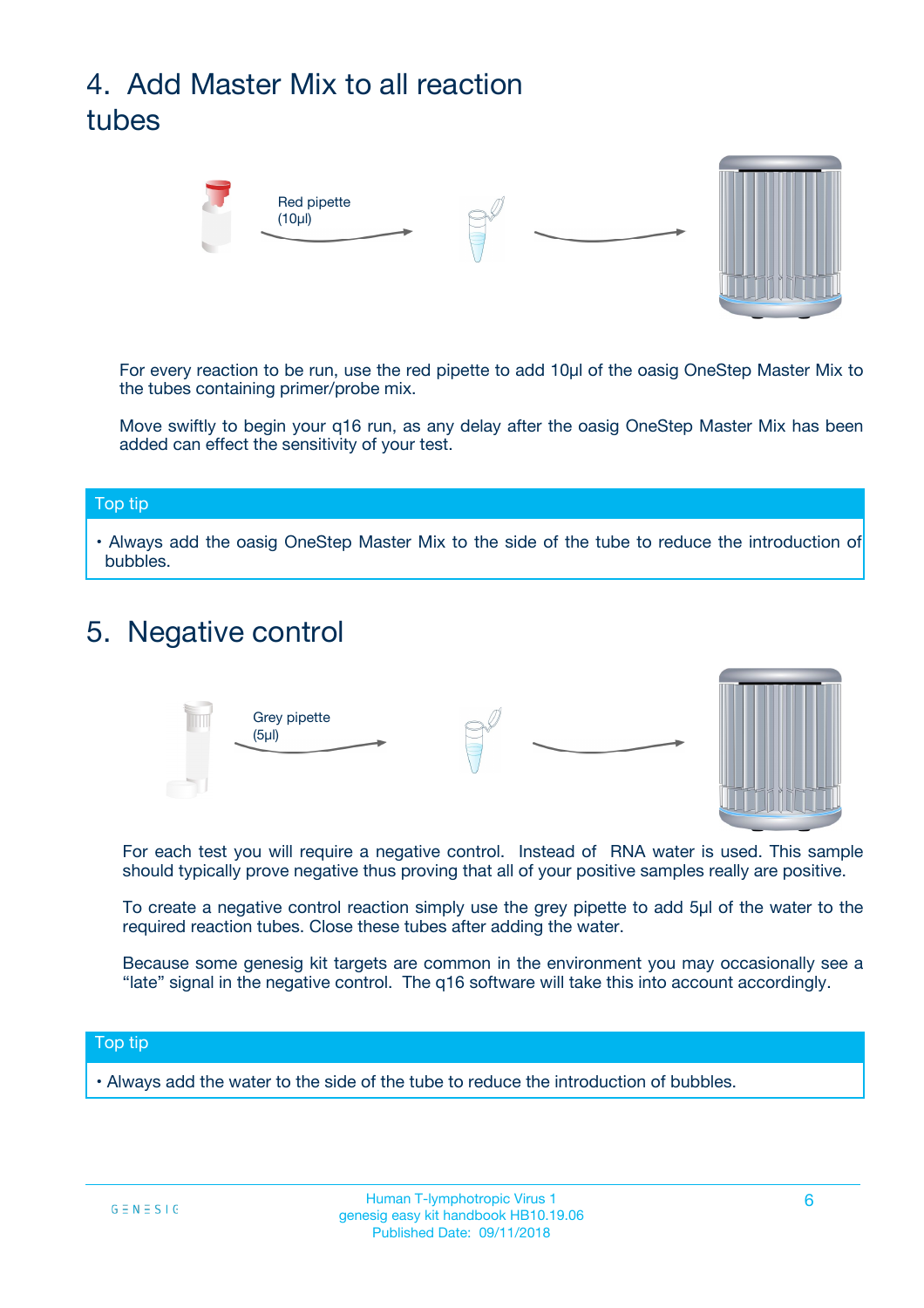## 6. Set up a test





For each sample you wish to analyse, use the grey pipette to add 5µl of your RNA sample to the required reaction tubes. Close these tubes after adding the sample. Always change pipette tips between samples.

#### Top tip

**•** Always add the RNA sample to the side of the tube to reduce the introduction of bubbles.

## 7. Positive control



Use the blue pipette to transfer 500µl of template preparation buffer into the positive control template tube. Cap and shake tube to mix.

Each time you run a test you will require a positive control. This is a small portion of RNA from your target of interest. It serves two purposes:

1. It will always test positive so it shows that everything is working as it should be.

2. The q16 software knows how much RNA is present in the positive control. So it can automatically compare your sample of interest with the positive control to calculate the amount of target RNA in your sample.

To create a positive control reaction simply use 5µl of the positive control instead of your RNA sample.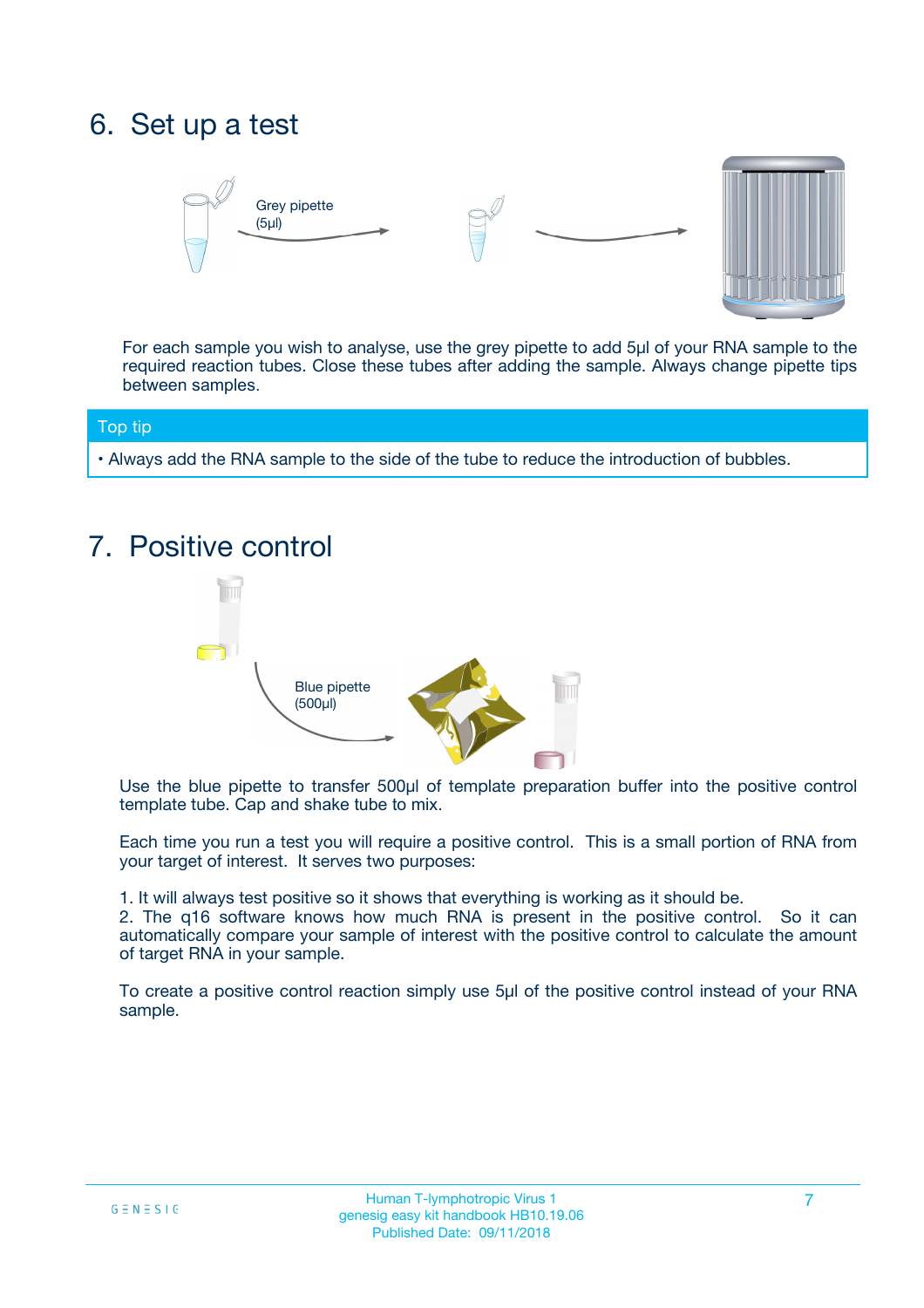



Take great care when setting up your positive control. The positive control template has the potential to give you a false positive signal in your other samples. Set positive controls up last after all other sample tubes are closed. Always change pipette tips between samples. You may even choose to set up positive controls in a separate room.

#### Top tip

**•** Always add the positive control template to the side of the tube to reduce the introduction of bubbles.

## 8. Running the test

Place the tubes into the correct positions in your q16 as defined by the software, this may include positioning of empty tubes to ensure that the q16 lid is balanced. The run can then be started.

|                      | genesig q16 PCR software - 1.2                                               |                                                | $= 0$<br>$\Sigma\!3$                                            |
|----------------------|------------------------------------------------------------------------------|------------------------------------------------|-----------------------------------------------------------------|
|                      | $\vert \cdot \vert$<br>Unsaved (New Experiment 2<br><b>Open Experiments:</b> | <b>E</b> Open<br>Save<br>Save As<br>$\Box$ New | <b>C</b> Close<br>$G \equiv N \equiv S \mid G$<br>Configuration |
| <b>Stages:</b>       | Setup<br><b>Results</b>                                                      |                                                |                                                                 |
| <b>Notes</b>         |                                                                              | <b>Samples</b>                                 | <b>Tests</b>                                                    |
|                      | <b>Name and Details</b>                                                      | Color<br>Note<br>Name                          | Name<br>Note<br>Color                                           |
|                      | New Experiment 2017-10-26 11:06                                              | على<br>Sample 1                                | $\ddot{\Phi}$<br>Test 1                                         |
|                      | Kit type: genesig® Easy Target Detection kit                                 | Sample 2                                       |                                                                 |
|                      | Instrument Id.:                                                              | Sample 3<br>$\equiv$                           | $\equiv$                                                        |
|                      | Run Completion Time:                                                         | Sample 4                                       |                                                                 |
| <b>Notes</b>         | $\blacktriangle$                                                             | Sample 5<br>♦                                  | 4                                                               |
|                      | $\overline{\mathbf{v}}$                                                      | ÷                                              | ⊕                                                               |
| <b>Well Contents</b> |                                                                              |                                                | Run                                                             |
| Pos.                 | Test                                                                         | Sample                                         | <b>Run Status</b>                                               |
| $\blacktriangleleft$ | Test 1                                                                       | $\blacktriangle$<br>Negative Control           |                                                                 |
| $\overline{2}$       | Test 1                                                                       | <b>Positive Control</b>                        |                                                                 |
| 3                    | Test 1                                                                       | Sample 1                                       | Show full log                                                   |
| $\overline{4}$       | Test 1                                                                       | Sample 2                                       |                                                                 |
| 5                    | Test 1                                                                       | Sample 3                                       | <b>Run Control</b>                                              |
| 6                    | Test 1                                                                       | Sample 4                                       |                                                                 |
| $\overline{7}$       | Test 1                                                                       | Sample 5                                       |                                                                 |
| 8                    |                                                                              |                                                | $\triangleright$ Start Run<br>Abort Run                         |
|                      | <b>INN FURTY TURE TO BUILDING UP.</b>                                        | $\pmb{\triangledown}$                          |                                                                 |

#### Top tip

- Before loading tubes into the q16, check for bubbles! Flick the bottom of the tubes to remove any bubbles that may have formed during the test setup.
- Apply centrifugal force with a sharp wrist action to ensure all solution is at the bottom of the reaction tube.
- When repeating a test you can use a previous file as a template by clicking 'open' then selecting File name > Files of Type > Experiment file as template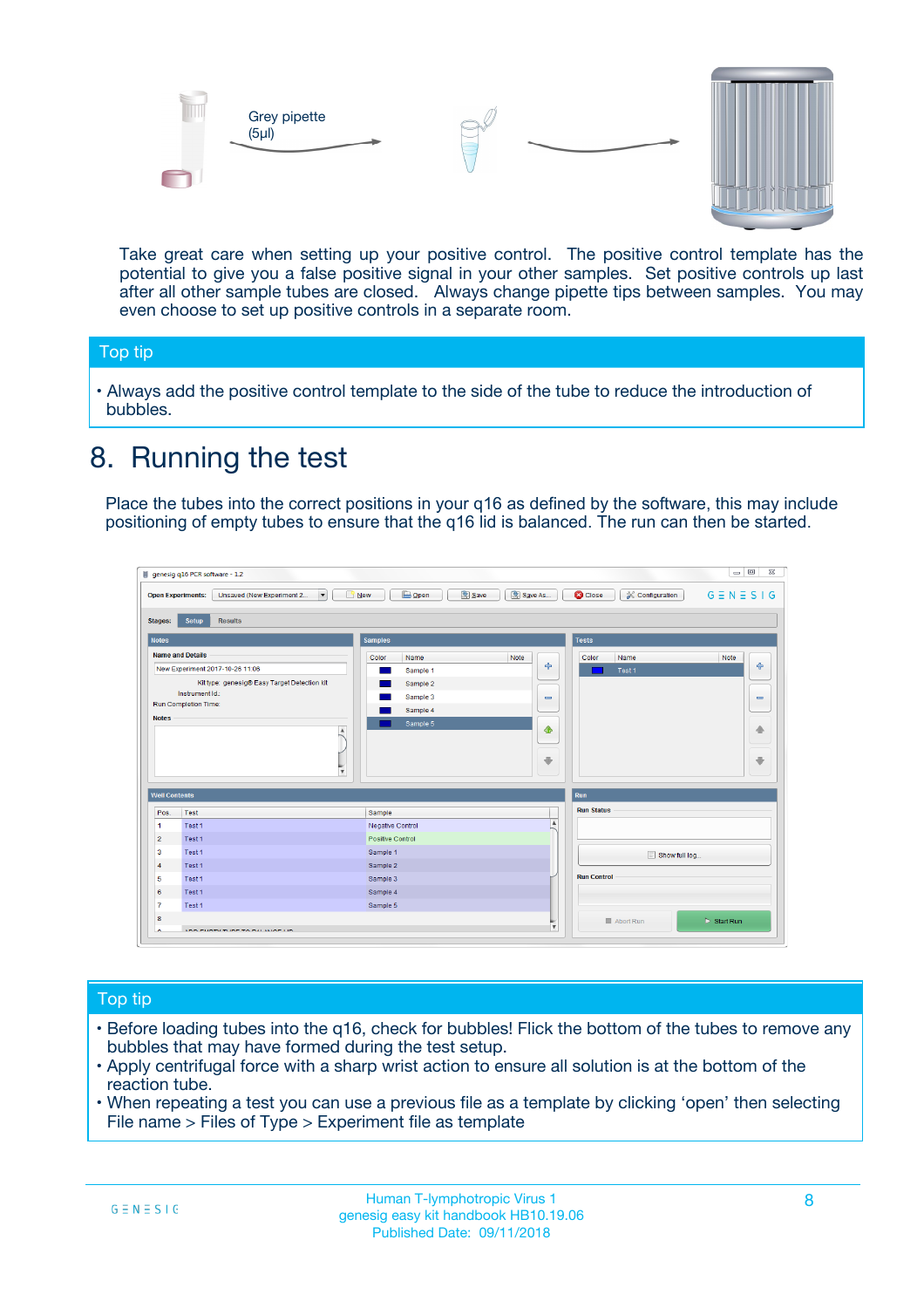### What do my results mean?

Analysis of your data is carried out automatically by the genesig q16. The following information is designed to help you fully understand a result or to troubleshoot:

### "Positive"

#### **Explanation**

Your sample has produced a positive result. Your target of interest is present and you can use the reported quantity.

### "Negative"

#### **Explanation**

Your sample has produced a negative result. The target is not present in your sample.

### "Test contaminated"

#### **Explanation**

The Negative Control should be completely free of any DNA/RNA. If you see this error message it means that at some point during the setup, the Negative Control has been contaminated with DNA/RNA and has given a positive signal. This contamination has invalidated the test. The Positive Control and your test samples are both possible sources of contaminating DNA/RNA. The genesig q16 reaction tubes from previous runs will also contain very high amounts of DNA so it is important that these are carefully disposed of after the run is completed and NEVER OPENED. It may be the case that your kits have become contaminated which will lead to the same problem occurring repeatedly.

#### **Solutions**

1. Clean your working area using a commercial DNA remover solution to ensure the area is DNA free at the start of your run and re-run the test.

2. If the problem persists then the kit has become contaminated and it will have to be discarded and replaced with a new kit. When you open the new kit, run a simple test to show that changing the kit has solved the problem. Prepare a test which includes only the Positive Control, the Negative Control and one 'mock sample'. For the 'mock sample' add water instead of any sample RNA. The result for the Negative Control and the mock sample should be negative indicating that contamination is no longer present.

#### **Preventive action**

An ideal lab set-up has a 'Clean area' where the test reagents are prepared and a 'sample area' where DNA/RNA samples and the Positive Control template are handled. The best workflow involves setting up all the test components (excluding the positive control template) in the clean area and then moving the tests to the sample area for sample and Positive Control addition. If this method is followed then the kit components are always kept away from possible sources of contamination. For extra security the Negative Control can be completely prepared and sealed in the clean area. All work areas should be decontaminated regularly with DNA remover.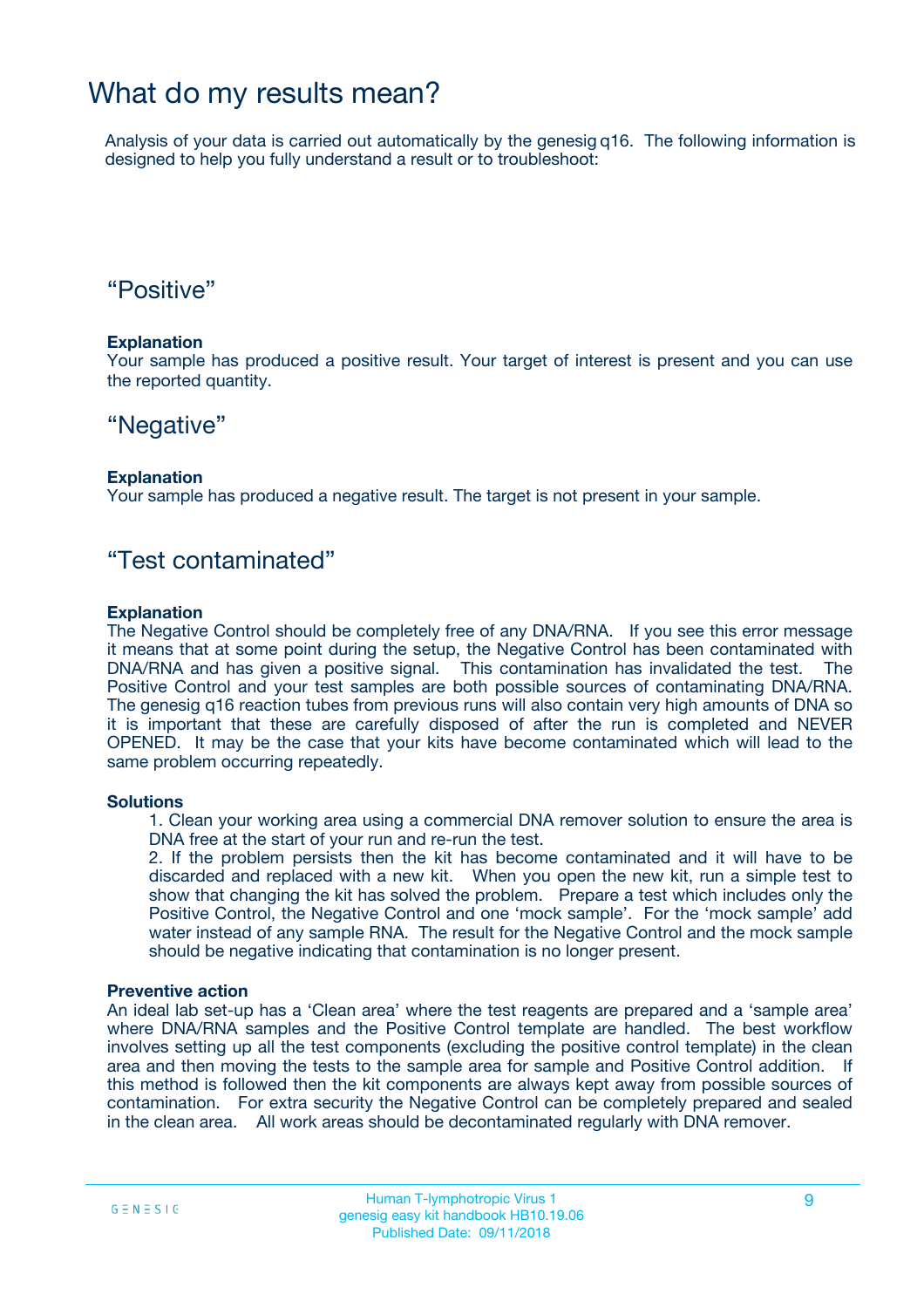### "Sample preparation failed"

#### **Explanation**

The test has failed because the quality of the sample was not high enough. The Internal Extraction Control component identifies whether the sample has been prepared correctly and is of suitable quality. This error message means that this quality control test has failed and the sample quality is not high enough for analysis.

#### **Solutions**

1. Check the sample preparation protocol for any user errors then repeat.

2. Poor quality samples can result from overloading the sample preparation protocol with too much starting material. Try reducing the amount of starting material then repeat.

3. Failing to add the Internal Extraction Control RNA to your sample during the sample preparation protocol can also lead to a reported result of "sample preparation failed". Ensure that this step has not been overlooked or forgotten. If your samples are derived from an archive store or from a process separate from your genesig Easy extraction kit; you must add 5µl of Internal Extraction Control RNA into each 0.5ml of your sample to make it suitable for use on the q16.

### "Positive result, poor quality sample"

#### **Explanation**

The test is positive so if you are only interested in obtaining a 'present or absent' answer for your sample then your result is reliable. However, the test contains an Internal Extraction Control component that identifies if the sample is of high quality. This quality control test has failed and the sample is not therefore of high enough quality to accurately calculate the exact copy number of RNA present. If you require quantitative information for your sample then proceed with the solutions below.

#### **Solutions**

1. For appropriate solutions, read the "Sample preparation failed" section of this handbook.

### "Test failed"

#### **Explanation**

The test has failed because the Positive Control has not worked. The Positive Control is present to show that all aspects of the test are working correctly together. When this control test fails, the test as a whole is invalidated. This finding indicates that a problem has occurred in the reaction set-up part of the experiment and has nothing to do with sample preparation.

#### **Solutions**

- 1. Check the entire workflow and test set-up to look for any user errors, then repeat the test e.g. have the right colour pipettes and solutions been used with the correct tubes?
- 2. Ensure the positive and negative controls are inserted into the correct wells of your q16.

3. A component of the test may have 'gone off' due to handing errors, incorrect storage or exceeding the shelf life. When you open a new kit, run a simple test to show that changing the kit has solved the problem. Prepare a test which includes only the Positive Control, the Negative Control and one 'mock sample'. For the 'mock sample' add internal control template instead of any sample RNA. If the Positive Control works, the mock sample will now be called as a negative result.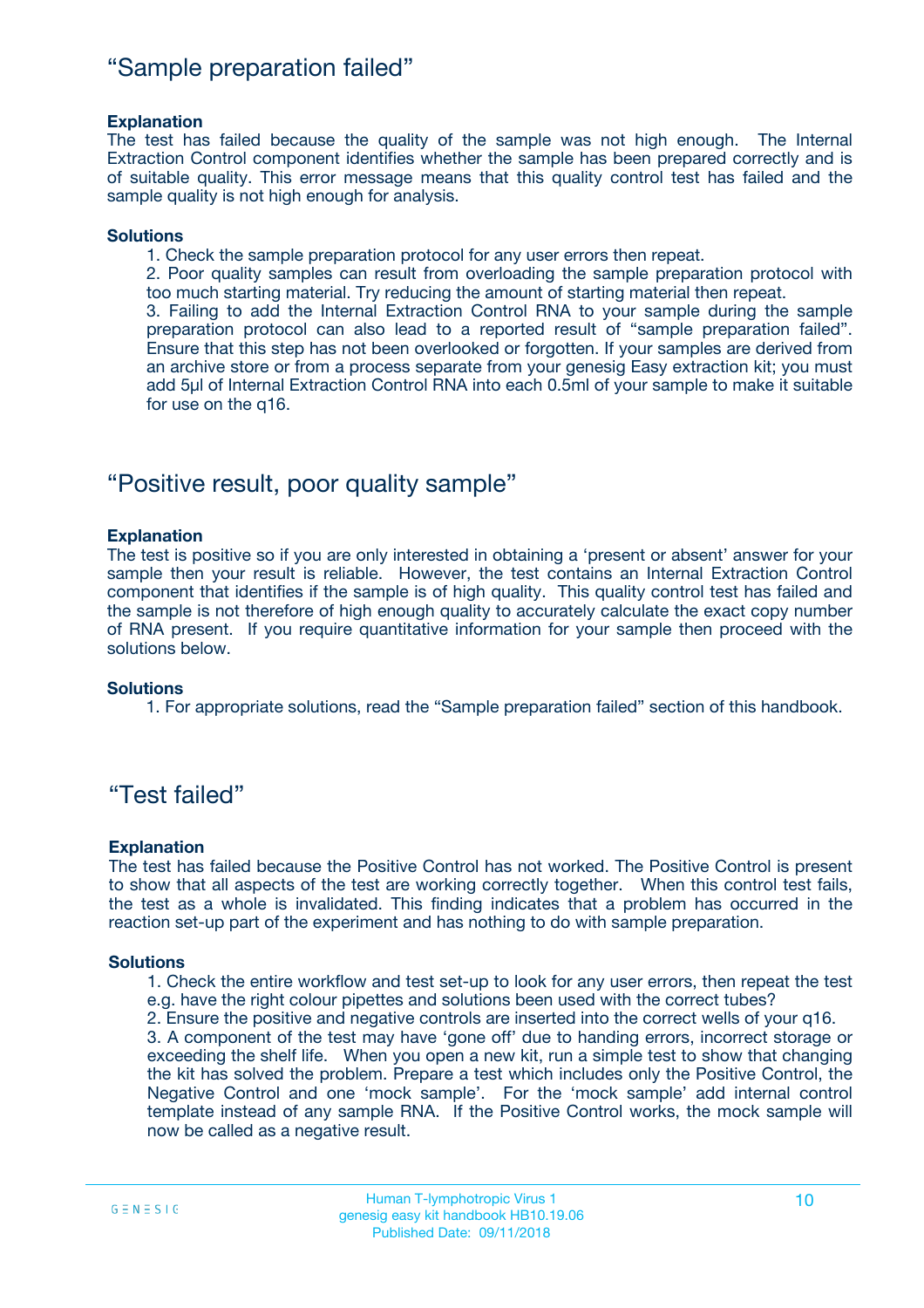### "Test failed and is contaminated"

#### **Explanation**

The Positive Control is indicating test failure, and the Negative Control is indicating test contamination. Please read the "Test Failed" and "Test contamination" sections of this technical support handbook for a further explanation.

#### **Solution**

1. For appropriate solutions, read both the "Test failed" and "Test contaminated" sections of this handbook.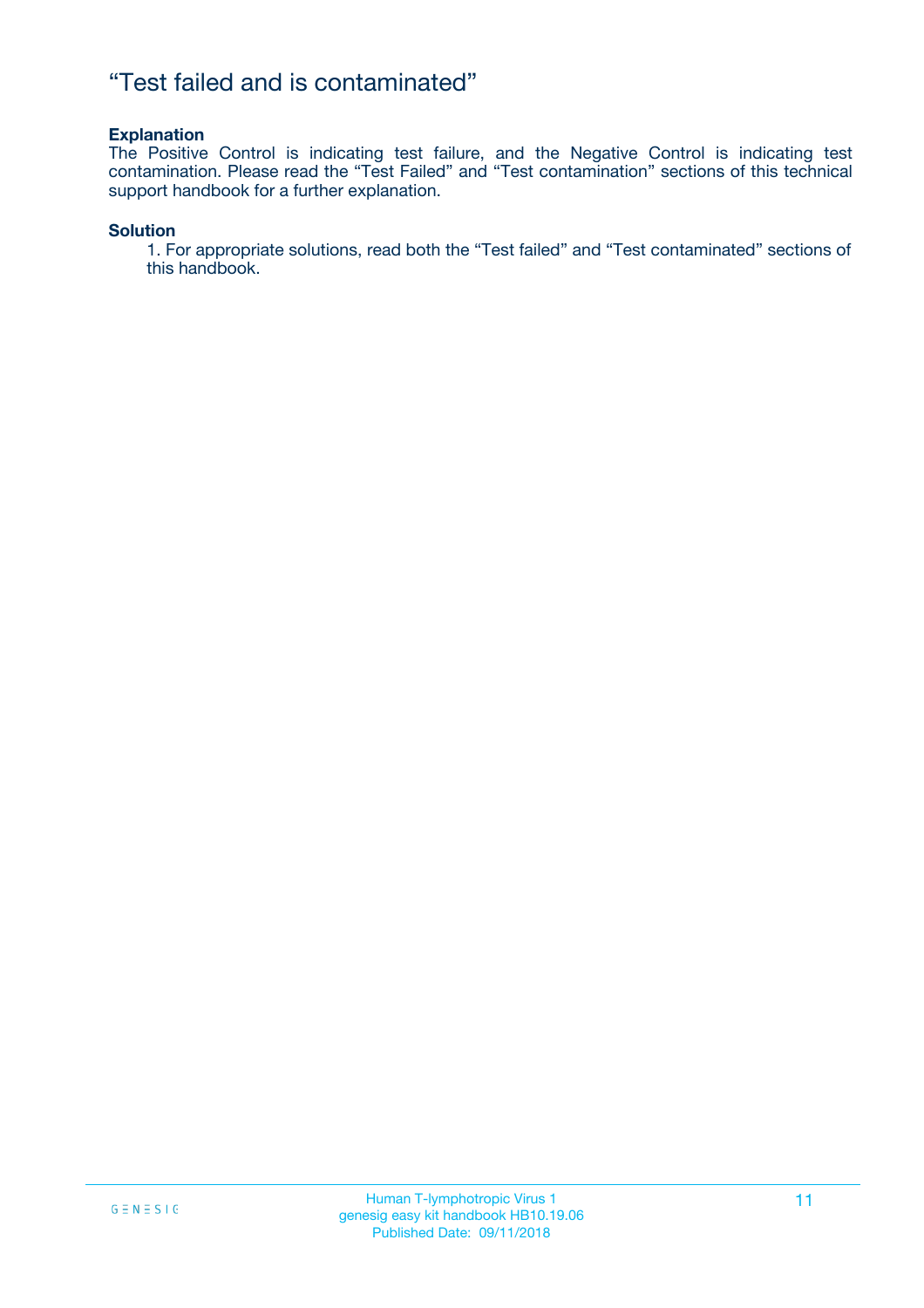## Human T-lymphotropic Virus 1

Human T-lymphotropic Virus 1 is a single-stranded RNA virus of the Deltaretrovirus genus that is a known cause of leukemia and lymphoma of the T-cells. The linear genome of this species is around 9K bases in length and encodes accessory and regulatory genes in addition to all essential retrovirus genes. Two identical copies of this genome are found in the spherical virion which is surrounded with an envelope containing viral glycoproteins.

Infected cells subsequently contact uninfected cells via adhesion molecules, forming a cell-cell junction that results in accumulation of viral RNA and consequently release into the uninfected cell. Viral gene expression then begins and expression of host genes involved in cell proliferation is upregulated resulting in host cell infection, proliferation and spread of the virus throughout T-cells, B-cells and epithelial cells. This infection can be spread through contact with infected cells such as those contained within blood products, or via perinatal transmission of blood and breast milk.

Infection with this virus can lead to Adult T-cell Leukemia or Tropical spastic paraparesis/HTLV -1 associated myelopathy (TSP/HAM), a neurological degenerative disorder in around 3% of cases.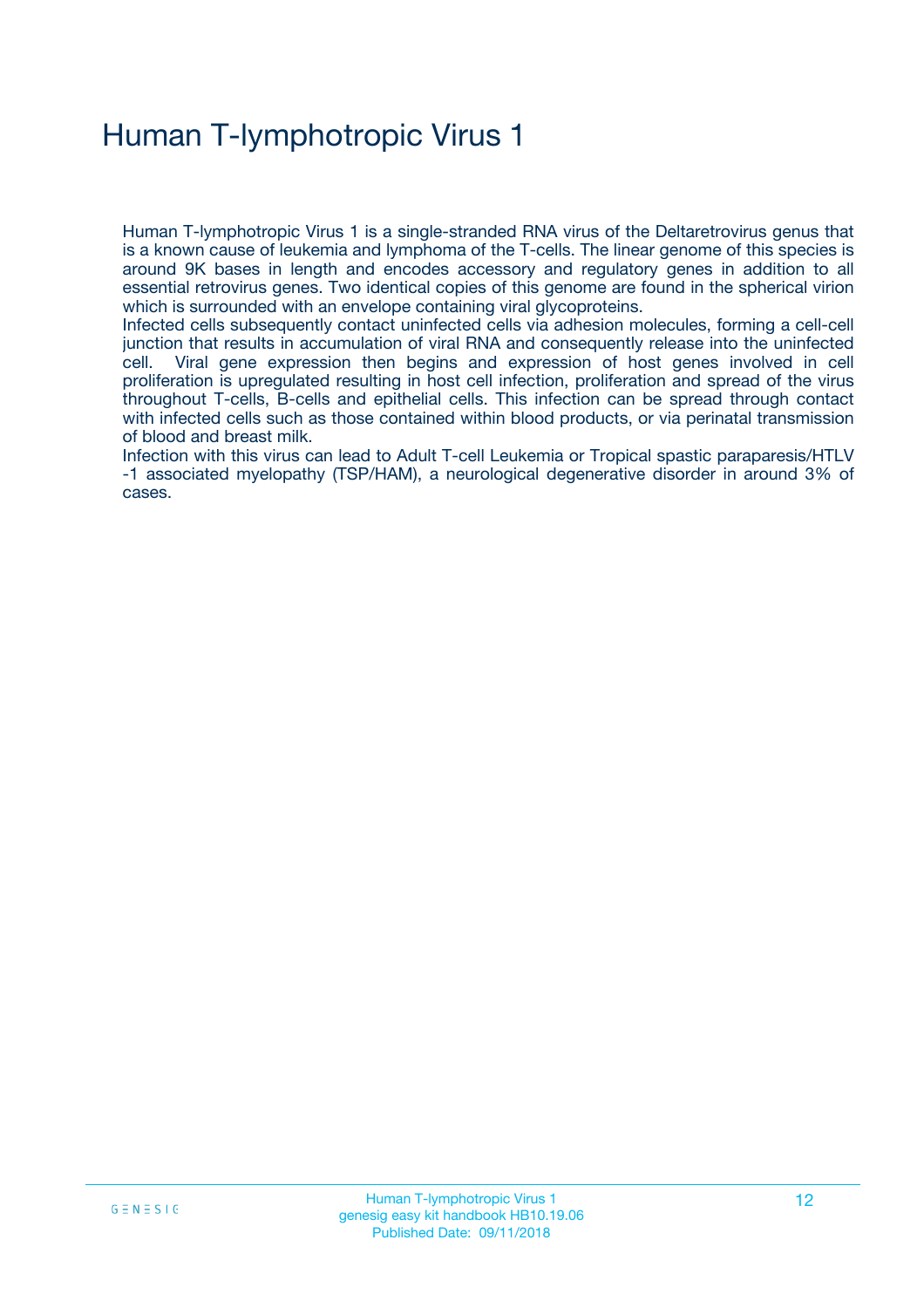## **Specificity**

The Primerdesign genesig Kit for Human T-lymphotropic Virus 1 (HTLV-1) genomes is designed for the in vitro quantification of HTLV-1 genomes. The kit is designed to have a broad detection profile. Specifically, the primers represent 100% homology with over 95% of the NCBI database reference sequences available at the time of design.

The dynamics of genetic variation means that new sequence information may become available after the initial design. Primerdesign periodically reviews the detection profiles of our kits and when required releases new versions.

If you require further information, or have a specific question about the detection profile of this kit then please send an e.mail to enquiry@primerdesign.co.uk and our bioinformatics team will answer your question.